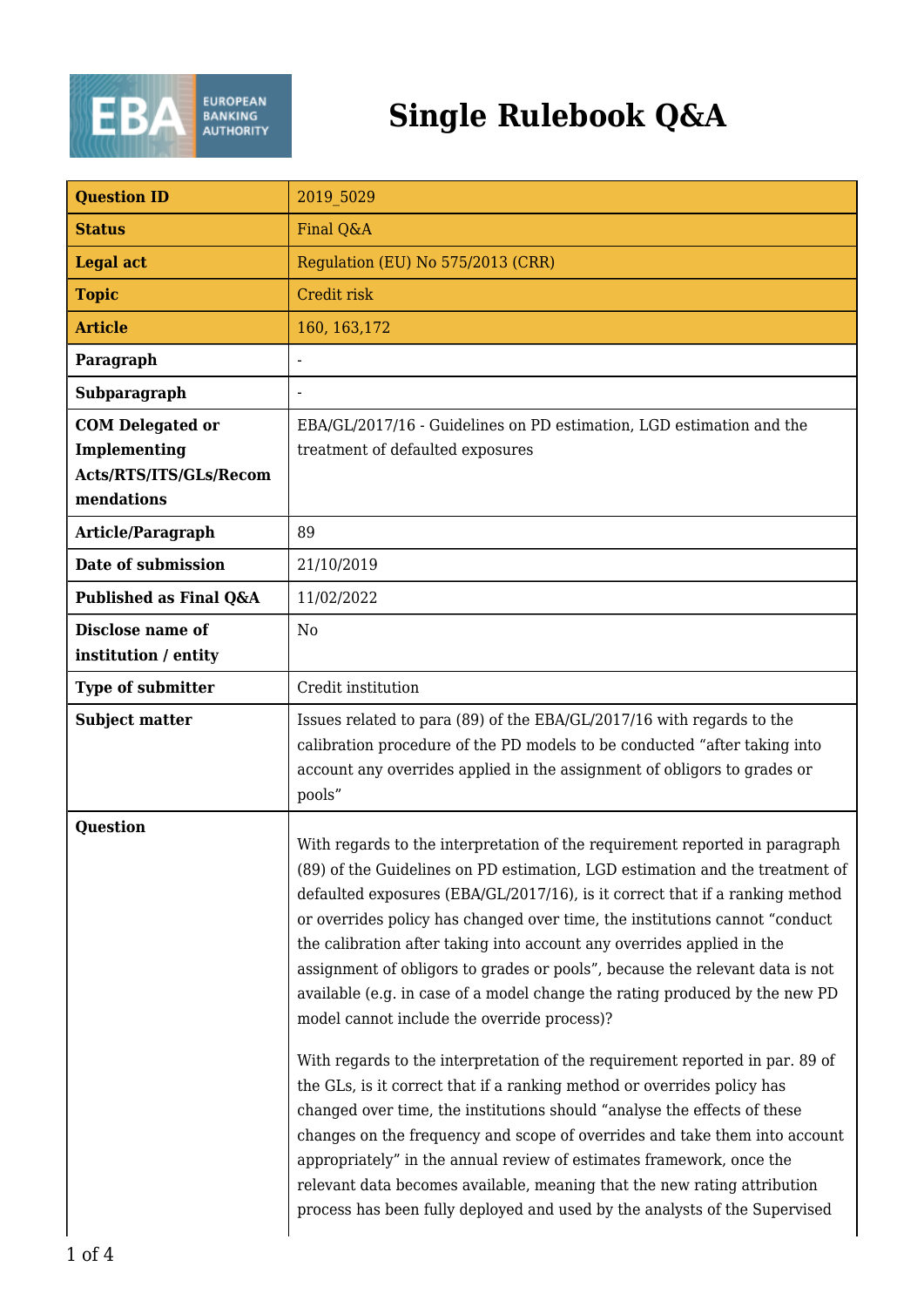|                          | Entity?                                                                                                                                             |
|--------------------------|-----------------------------------------------------------------------------------------------------------------------------------------------------|
| <b>Background on the</b> | The EBA states in Chapter 5.3.5 "Calibration to the long-run average default                                                                        |
| question                 | rate", par. 89 that: "Institutions should conduct the calibration after taking                                                                      |
|                          | into account any overrides applied in the assignment of obligors to grades or                                                                       |
|                          | pools, and before the application of MoC or floors to PD estimates as                                                                               |
|                          | referred to in Articles 160(1) and 163(1) of Regulation (EU) No 575/2013.                                                                           |
|                          | Where a ranking method or overrides policy has changed over time,                                                                                   |
|                          | institutions should analyse the effects of these changes on the frequency and                                                                       |
|                          | scope of overrides and take them into account appropriately." In                                                                                    |
|                          | consideration of the above, the overrides should be taken into consideration                                                                        |
|                          | during the PD model calibration procedure. Moreover, the same requirement                                                                           |
|                          | applies to the new PD models where the ranking method or overrides policy                                                                           |
|                          | has changed with respect to the previous one. Based on Article 172(3) of the                                                                        |
|                          | CRR 575/213: "For grade and pool assignments institutions shall document                                                                            |
|                          | the situations in which human judgement may override the inputs or outputs                                                                          |
|                          | of the assignment process and the personnel responsible for approving these                                                                         |
|                          | overrides. Institutions shall document these overrides and note down the                                                                            |
|                          | personnel responsible. Institutions shall analyse the performance of the                                                                            |
|                          | exposures whose assignments have been overridden. This analysis shall                                                                               |
|                          | include an assessment of the performance of exposures whose rating has                                                                              |
|                          | been overridden by a particular person, accounting for all the responsible                                                                          |
|                          | personnel." Such a revision is carried out on a case-by-case basis and should<br>take into account all the quantitative and qualitative information |
|                          | characterizing a specific obligor and the relevant economic, legal and                                                                              |
|                          | business environment. The overrides can regard the information that is                                                                              |
|                          | already taken into consideration by the PD model but should be given a                                                                              |
|                          | different weight based on some specific circumstances. Alternatively, it can                                                                        |
|                          | regard the information that is not taken into consideration by the PD model                                                                         |
|                          | but should be relevant for the correct risk profile definition of a certain                                                                         |
|                          | obligor. Finally, the override process should be regulated by specific internal                                                                     |
|                          | rules, while the motivations should be well-documented, analysed and                                                                                |
|                          | authorized by an independent unit. On the basis thereof, in case of a material                                                                      |
|                          | change of the rating system (that includes a substantial revision of both the                                                                       |
|                          | ranking method and the overrides policy), we believe that the above                                                                                 |
|                          | described process cannot be replicated before the model release, because: •                                                                         |
|                          | It is very difficult to analyse all the obligors present in the calibration sample                                                                  |
|                          | on a case-by-case basis, taking into account their specific characteristics;                                                                        |
|                          | moreover, the analysis should be conducted separately for each reference                                                                            |
|                          | date, as both the obligor's characteristics and the relevant economic, legal                                                                        |
|                          | and business environment can change over time. • If a certain rating system                                                                         |
|                          | is substantially / completely new, the familiarity of rating analysts with the                                                                      |
|                          | inputs and outputs of the model is still quite low; hence, it would be difficult                                                                    |
|                          | to apply an override before the rating attribution process is officially                                                                            |
|                          | authorized to be actually used in the real-world context. • Any override                                                                            |
|                          | simulation before the PD model release would introduce substantial doubtful                                                                         |
|                          |                                                                                                                                                     |

 $\overline{\phantom{a}}$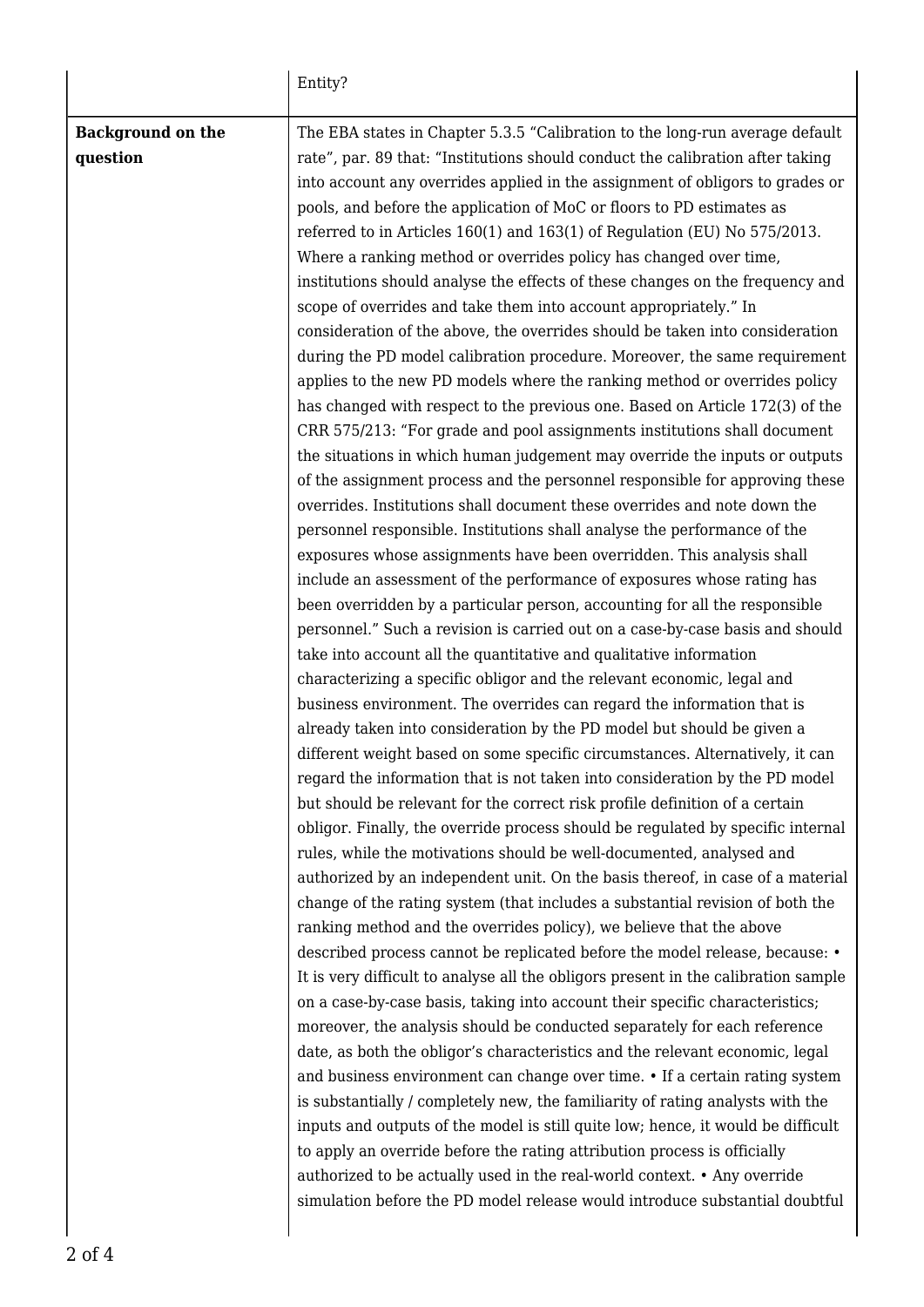|                     | assumptions, proxies and asymmetries, thus resulting in a potentially<br>significant risk quantification error in the PD calibration phase; moreover,<br>the above could reduce the conservativeness of the PD estimates. • The use<br>of the previous overrides with regards to the new model would be incorrect,<br>as those overrides used to be applied based on some specific set of risk<br>drivers and their respective weights in the rating model; as a consequence, if<br>the model design and the risk drivers (or their weights) are different in the<br>new model, the application of the override based on the previous motivation<br>would be incoherent. • Finally, when a new rating model is developed, one<br>should analyse the recurring override motivations and all the relevant<br>information that has not been accounted for in the previous rating model;<br>therefore, the necessity of certain overrides can disappear for the new<br>version of the PD model. As a supervised entity, we believe that if the<br>"ranking method or override policy has changed over time", the override<br>process and its impact from the "risk quantification" point of view should be<br>treated in the annual review of estimates framework and cannot be applied<br>in the initial calibration phase. Once the actual unbiased distribution of the<br>overrides is observed, the presence of any PD underestimation risk should be<br>verified by means of annual back-testing analysis. The evidence highlighted<br>by the analysis of the sufficiently long time series of the default rates<br>observed by each rating grade after override application can be used to<br>eventually adjust the risk quantification accuracy. In other words, if the<br>observed default rates are lower than the PD estimates associated to the<br>rating grades before override, but higher than PD estimates associated to<br>the rating grades after override, there is a certain distortion introduced by<br>the overrides process. Such a distortion should be adjusted in order to<br>increase the risk quantification precision. |
|---------------------|------------------------------------------------------------------------------------------------------------------------------------------------------------------------------------------------------------------------------------------------------------------------------------------------------------------------------------------------------------------------------------------------------------------------------------------------------------------------------------------------------------------------------------------------------------------------------------------------------------------------------------------------------------------------------------------------------------------------------------------------------------------------------------------------------------------------------------------------------------------------------------------------------------------------------------------------------------------------------------------------------------------------------------------------------------------------------------------------------------------------------------------------------------------------------------------------------------------------------------------------------------------------------------------------------------------------------------------------------------------------------------------------------------------------------------------------------------------------------------------------------------------------------------------------------------------------------------------------------------------------------------------------------------------------------------------------------------------------------------------------------------------------------------------------------------------------------------------------------------------------------------------------------------------------------------------------------------------------------------------------------------------------------------------------------------------------------------------------------------------------------------------------|
| <b>Final answer</b> | Paragraph 89 of the EBA Guidelines on PD, LGD estimation and the<br>treatment of defaulted assets (EBA/GL/2017/16) clarifies that for the purpose<br>of calibrating PD estimates to the long-run average default rate, any<br>overrides applied in the assignment of obligors to grades or pools are taken<br>into account and that institutions should analyse the effects of changes of the<br>ranking method or overrides policy on the frequency and scope of overrides<br>and take them into account appropriately.                                                                                                                                                                                                                                                                                                                                                                                                                                                                                                                                                                                                                                                                                                                                                                                                                                                                                                                                                                                                                                                                                                                                                                                                                                                                                                                                                                                                                                                                                                                                                                                                                       |
|                     | These requirements ensure that the calibration is conducted taking into<br>account all obligors assigned to specific grades or pools at the moment of the<br>calibration, including obligors whose assignment to grades or pools was<br>overridden by the institution until that moment, in order to avoid undue<br>calibration biases that result from not considering overridden assignments<br>triggered, for instance, by information not accounted for by the current<br>rating model.                                                                                                                                                                                                                                                                                                                                                                                                                                                                                                                                                                                                                                                                                                                                                                                                                                                                                                                                                                                                                                                                                                                                                                                                                                                                                                                                                                                                                                                                                                                                                                                                                                                    |
|                     | It follows that the calibration should generally be based on grade<br>assignments taking into account overrides of model inputs and outputs.                                                                                                                                                                                                                                                                                                                                                                                                                                                                                                                                                                                                                                                                                                                                                                                                                                                                                                                                                                                                                                                                                                                                                                                                                                                                                                                                                                                                                                                                                                                                                                                                                                                                                                                                                                                                                                                                                                                                                                                                   |